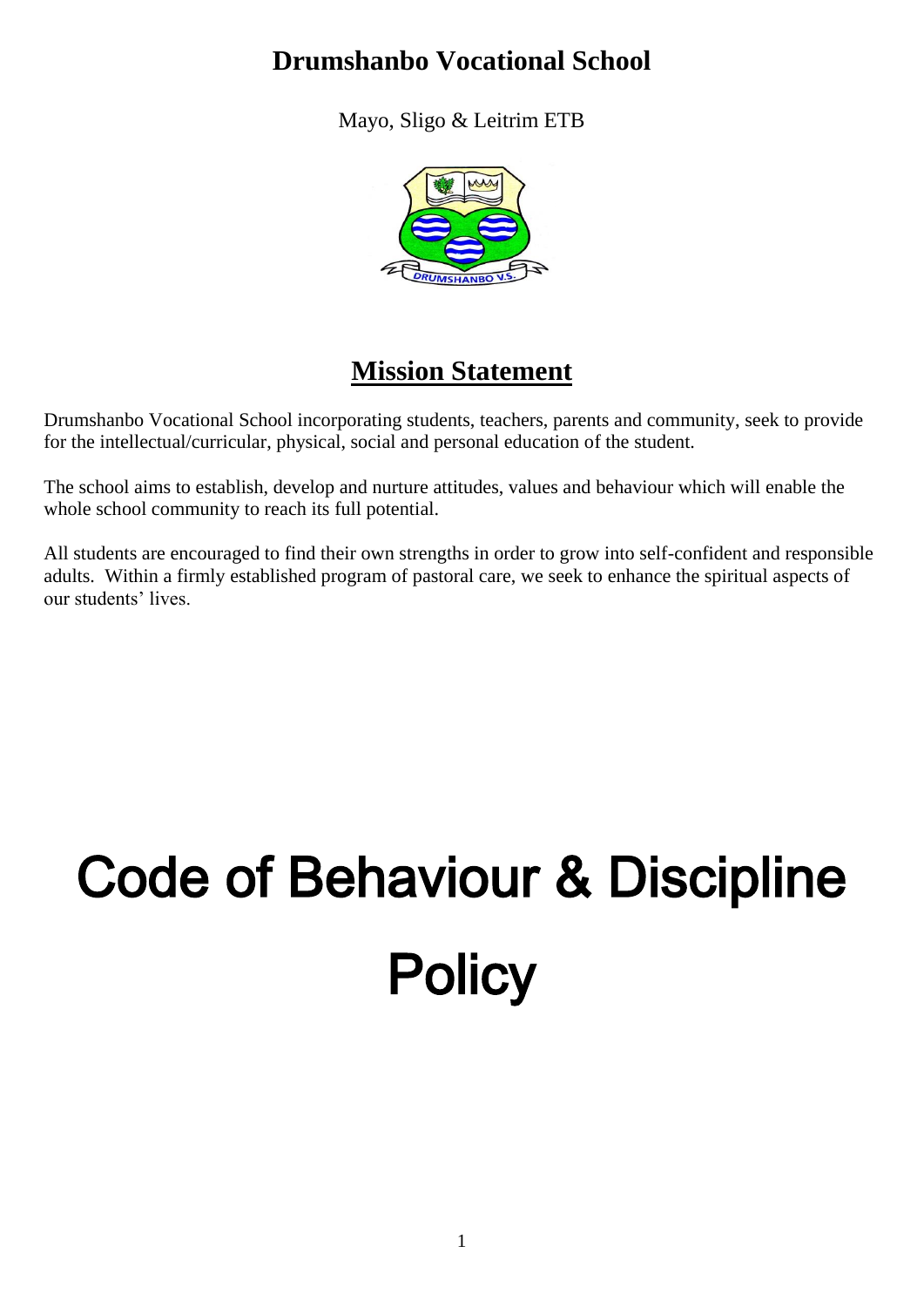# Drumshanbo Vocational School

#### Code of Behaviour & Discipline Policy

Admission to Drumshanbo Vocational School implies acceptance of the rules and policies of that school.

These rules and the code of behaviour were formulated to ensure that every student of Drumshanbo Vocational School can become a responsible person aware of his/her dignity and worth. By adhering to the rules and code of behaviour, a friendly environment can be maintained where all can work, study and inter-relate in a positive way in pleasant and safe surroundings. This code of behaviour applies to the students in all years up to and including Leaving Certificate. It relates to all school organised activities, both during and outside of school hours. School policy documents associated with these regulations may be obtained from the school.

#### 1 ATTENDANCE AND PUNCTUALITY (See Attendance Policy)

- a. Students are expected to attend on time for class or any form of school activity.
- b. Lockers/toilets may not normally be accessed between or during classes unless permission has been given by class teacher; students should collect all necessary books from the lockers before first class and during morning and lunch time breaks.
- c. Students are not allowed to leave school grounds during school hours (except main lunch break) without the permission of the Principal, Deputy Principal, Year Head or Teacher-in-charge. Students will be allowed to leave the school for the main lunch break provided they have consent of their Parents/Guardians and have filled in the School Indemnity Form.
- d. All absences must be explained by a note from Parents/Guardians in the Student Journal (in advance where possible). Absence slips for this purpose are contained in the back of the Journal.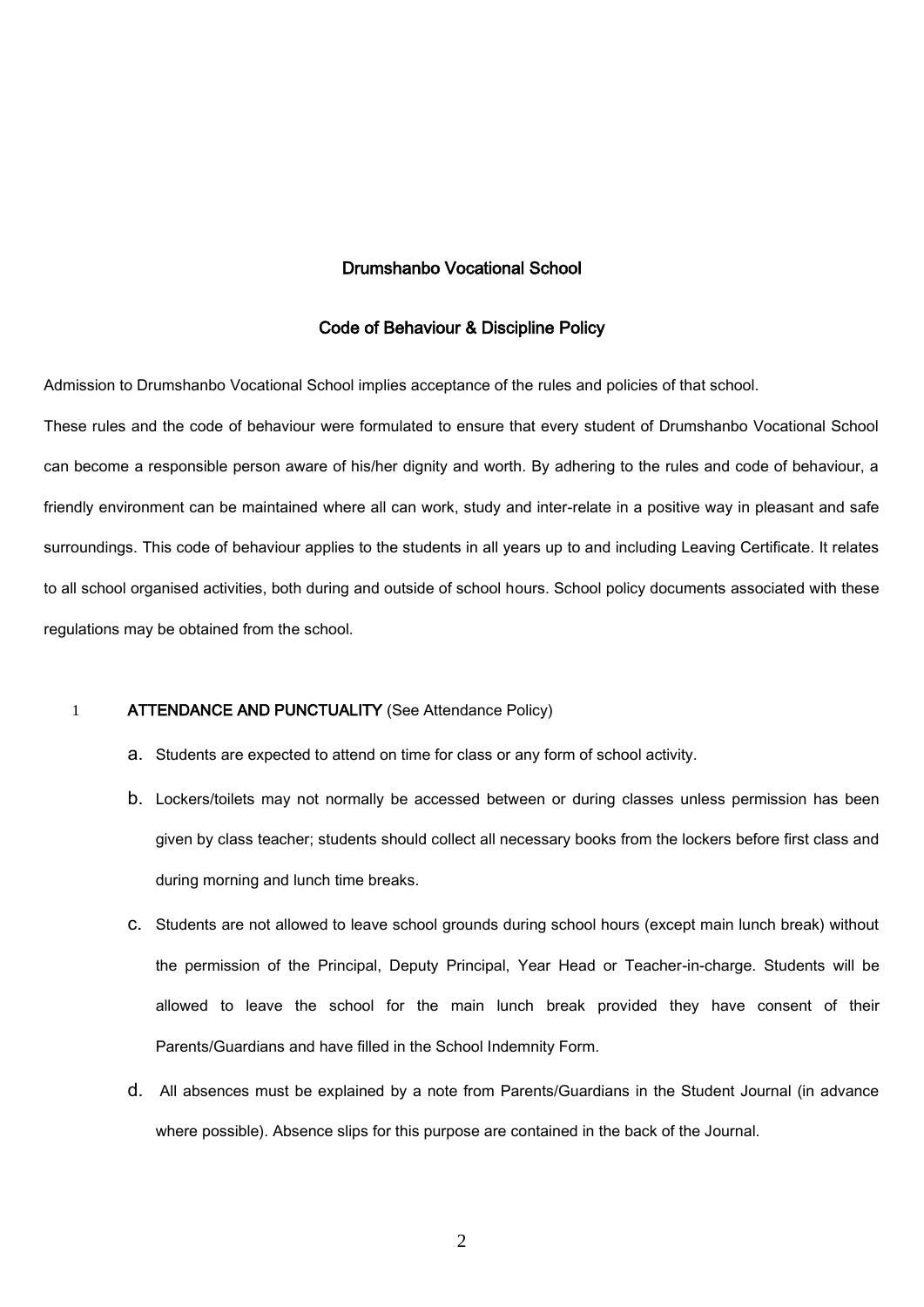# **2** STUDY/HOMEWORK (See Homework Policy)

- a. Students are expected to be fully prepared for class each day. This entails having the proper books, materials etc., for each class.
- b. After each class, the student automatically has study to do. This involves reviewing the topics covered in class, revising previous work and preparing for the next class. Written homework is additional to this normal study.
- c. Students absent from class due to involvement in sports or extra-curricular activity should make a reasonable effort to complete the homework given in that class.

#### **3** COURTESY & RESPECT

- a. Students will show due respect and consideration to everybody in the school, on the way to and from school, on school trips and while representing the school in any way. Furthermore, students will not be engaged in any type of bullying or abusive behaviour of each other or of any of the school community at any time – including outside of school hours. (See anti-bullying policy)
- b. Everybody has a right to learn and therefore no student will be disruptive in class and will not mock or jeer others. (See anti-bullying policy)
- c. Students are not normally permitted to have mobile phones or other personal electronic equipment in the classroom. Any mobile phones, ipods and other personal electronic music players must be kept switched off and in the student's locker during class times. The school will not be responsible for the safe-keeping of these devices. These items may be confiscated by staff and returned in accordance with school policy. (See policy on Personal Electronic Equipment)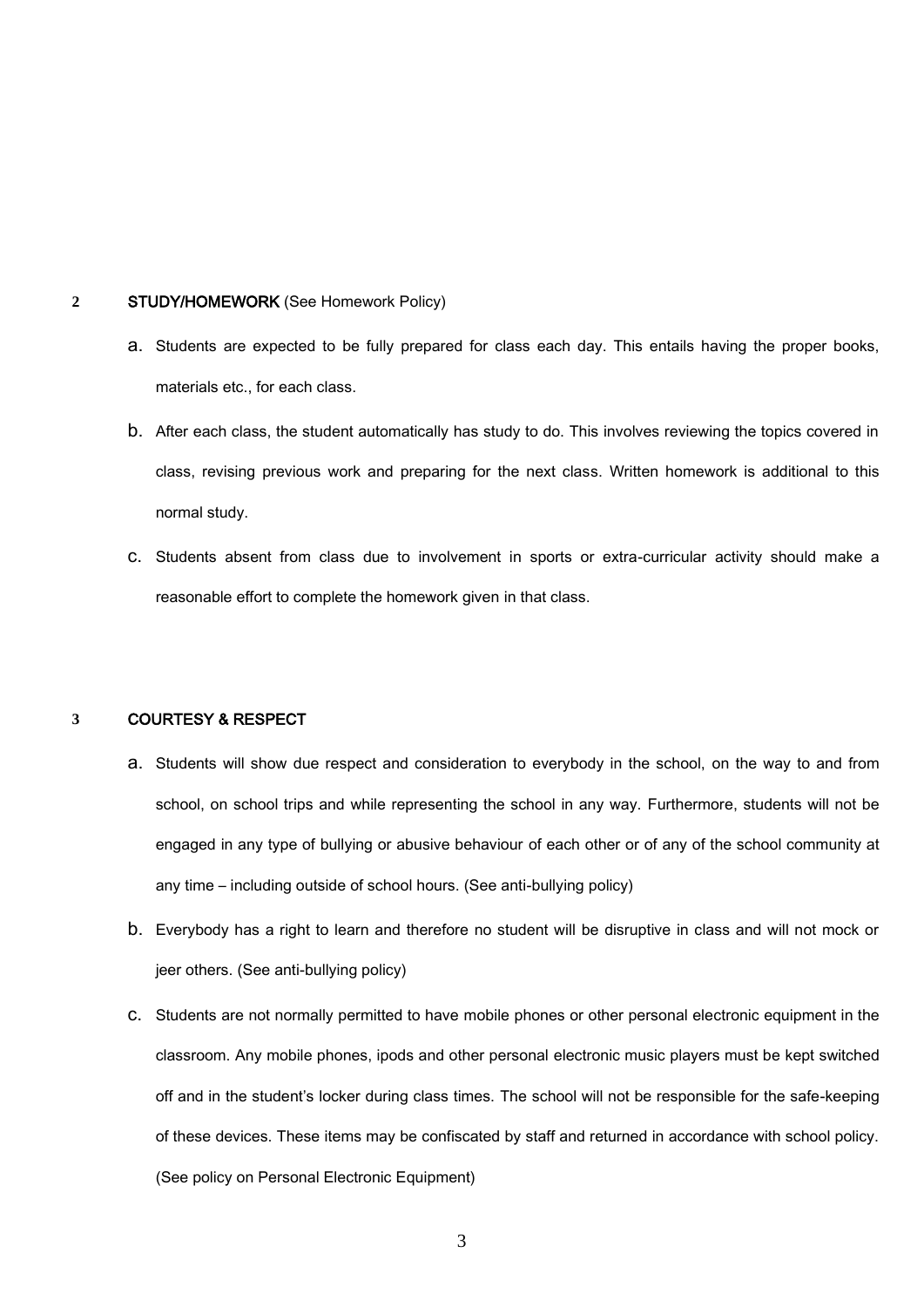# **4** HEALTH & SAFETY

- a. Smoking: Smoking seriously damages health so we urge all students not to smoke at all. Smoking in any part of the school grounds or vicinity is forbidden and is also illegal.
- b. Substance abuse: It is absolutely forbidden to be under the influence of, or in possession of, alcohol or non-prescribed drugs. (See Substance Use Policy)
- c. When in the school, everybody should walk, not run. Care should be taken not to push or jostle others. Keep to your right in corridors and on the stairs and do not block fire exits.
- d. Students are expected to observe the safety rules of the computer room (See Internet Use Policy) and other specialist rooms.
- e. No jewellery is permitted other a watch and one pair of stud (or very small) earrings.
- f. Students must not bring anything to school that is proscribed or could endanger themselves or others (eg: bangers, lasers, knives etc).
- g. Students are requested to pay attention to any health & safety notices posted up around the school and to have regard for their own safety and the safety of others at all times.
- h. Eating or drinking is not allowed in class.
- i. Students are expected to have regard for their safety and the safety of others on way to and from school and when outside school at break time and waiting for bus. Walk on the footpaths only.

#### **5** SCHOOL UNIFORM (See school uniform policy)

- a. Full school uniform must be worn during school hours.
- b. Students are expected to have rain gear for wet days.
- c. Jackets/hats/scarves may not be worn in class unless permission has been granted by the teacher.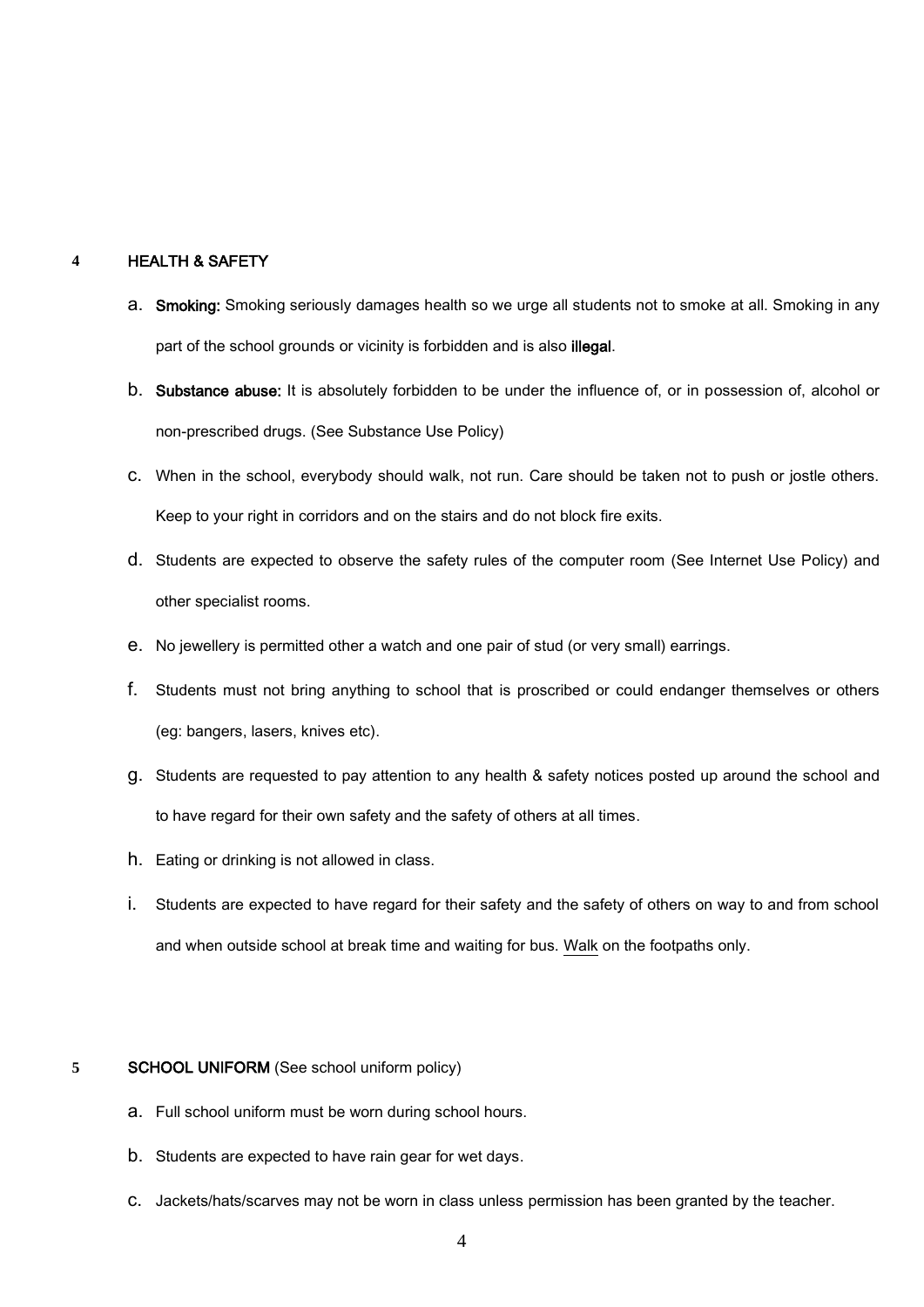- d. Appropriate gear must be worn for PE & training (as instructed by the PE/Games teachers).
- e. See 4(e) re. jewellery.

# **6** CARE OF OUR ENVIRONMENT

We all expect to work and study in a pleasant environment, free from litter, graffiti and damaged property. All of us share a responsibility for maintaining a clean healthy environment. Food and drink should only be consumed at break times, in the rooms allocated to each class.

- a. Chewing gum: Not allowed in school (except for verified medical reasons).
- b. Tippex or any type of liquid eraser: Use confined to senior students only (post Junior Cert).
- c. Litter: Everyone is responsible for cleaning up his/her own litter and using the bins provided.
- d. All must respect school property and the property of others. Graffiti will not be tolerated. School books must be covered.

# **7** STUDENT JOURNAL

- a. The Student Journal is an important means of communication between parents/guardians, students and the school. It serves as:
- (i) A written record of all homework
- (ii) A record of important school events
- (iii) A means of communication between teacher and parents/guardians.

Students are requested to make the journal available to a member of staff on request, to keep it in good order and to get it signed by parent/guardian at the weekend. Mislaid journals must be replaced within one week. Replacement journals must be purchased from the school.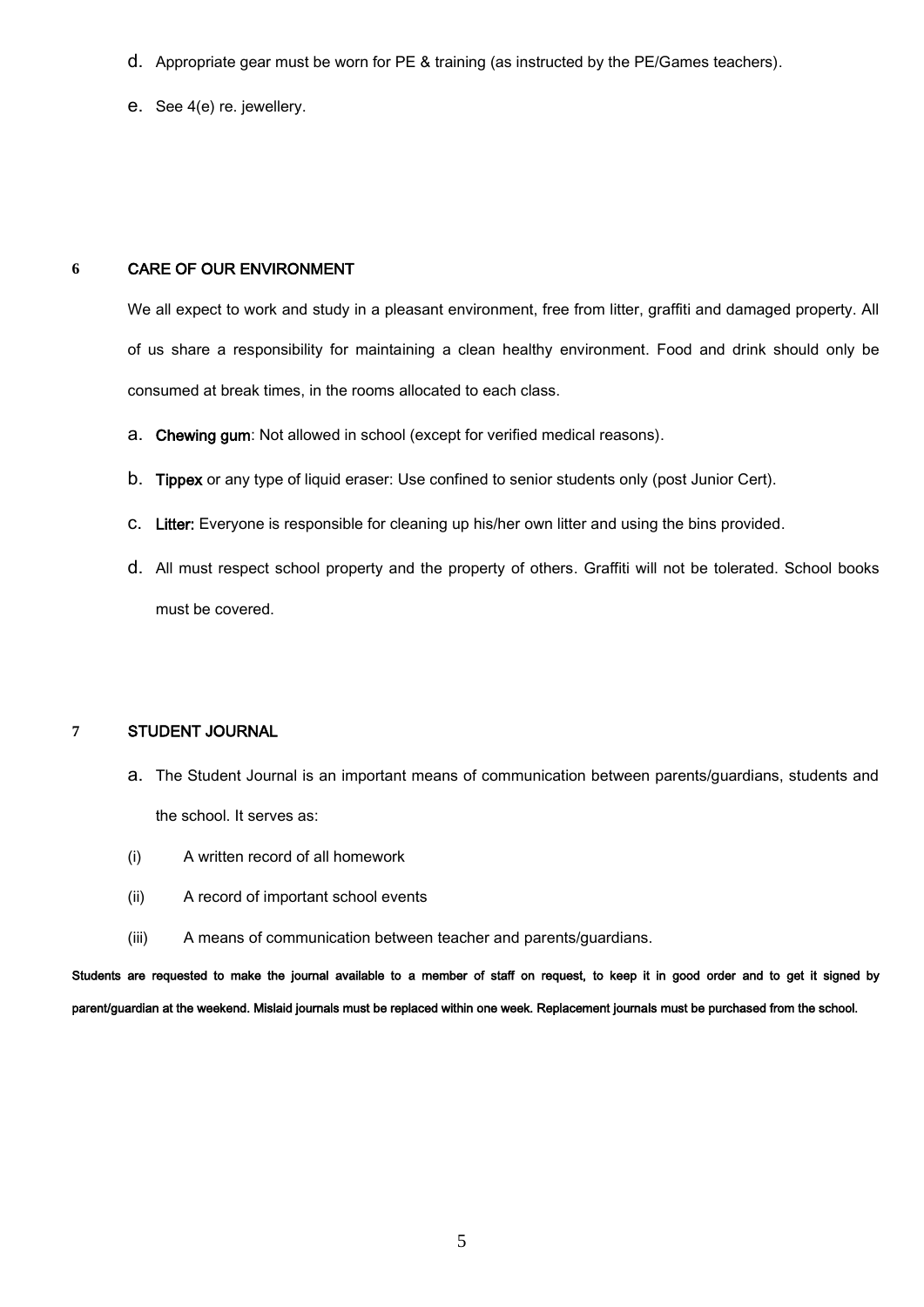## DISCIPLINE STRUCTURE & SANCTIONS

The school discipline policy is based on the principles of natural justice, including the right of the majority in a class to education/instruction without interference. The student will receive a fair hearing at each stage of the disciplinary process. Our discipline policy is primarily preventative and secondarily corrective.

Each year group has a teacher assigned as Year Head. The Year Head oversees the welfare of the group. However, this pastoral care role and maintaining good standards of discipline are not mutually exclusive so the Year Head also plays a key role in administration of the Code of Behaviour.

For serious misdemeanours, a teacher will submit a Complaint Form to the Year Head who may in turn refer the matter to the Principal or the Dean of Discipline. Incidents of bullying are dealt with under the school Anti-Bullying Policy.

Other breaches of school discipline are recorded by school staff in the Student Journal. Three such signatures in a week/seven in a calendar month may result in the student being put on Year Head's Report Card (White Card) and the parents being notified. If the behaviour does not improve the student may go on to the Report Card of the Dean of Discipline (Yellow Card) and Principal's Report Card (Red Card) if necessary. See Report Card referral structure.

Following the Principal's Report Card, or earlier if deemed necessary, the Principal or in his/her absence, the Deputy Principal, may impose a suspension for up to 3 days. The matter will be referred to the Board of Management for longer suspensions (more than 3 school days) or expulsion from the school (Please see the School Policy on Suspensions & Expulsions). The school will make every effort to prevent the behaviour problem from reaching this conclusion. This will entail:

- Maintaining regular contact with the parents/guardians
- Seeking to establish the reason(s) for the misbehaviour
- Choosing sanctions that are appropriate to the misbehaviour
- Allowing the student ample opportunity to change the behaviour, bearing in mind the rights of the majority in the class to learn.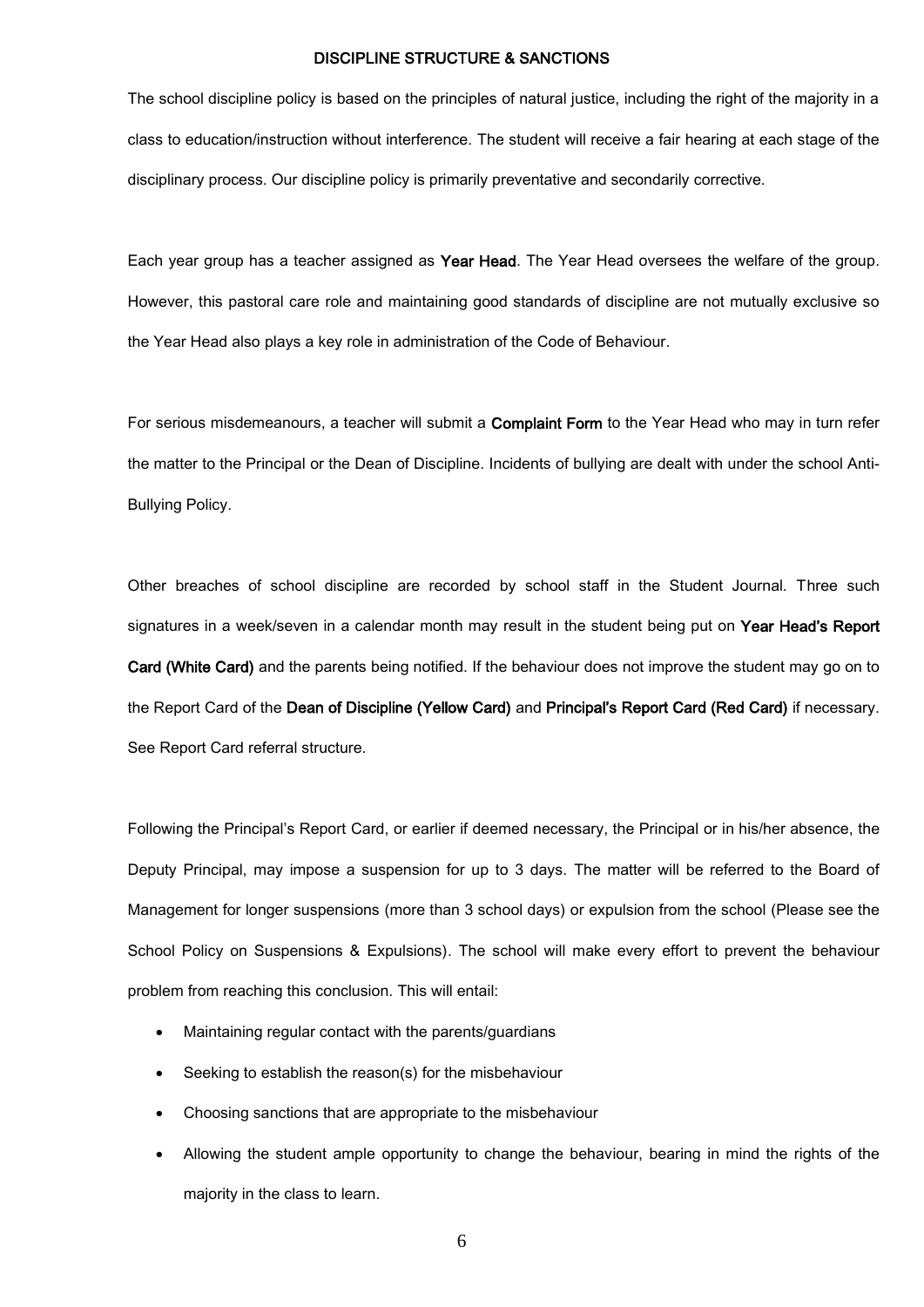- Referring the matter to the School Pastoral Care & Student Support Team if appropriate
- Availing of the services of the National Educational Psychological Services, the HSE, or other outside agencies if deemed necessary, with parental consent.

There are specific sanctions for certain forms of misbehaviour, mainly because they are considered serious and/or impinge on the rights of others:-

- Bullying of any form or abusive behaviour, either physical or verbal may result in a suspension and/or a Principal's Report Form. Outside agencies may need to be involved. (See Anti-Bullying Policy)
- Possession of alcohol/illegal substances or items either in school or on school organised activities will result in suspension and/or any other sanction deemed appropriate by the Board of Management.
- Smoking in the school grounds will result in the first instance in a Report Form and parental notification. Suspension may also be imposed.
- Deliberate damage to school property or the property of others: in addition to this being a serious disciplinary issue, the student will be expected to make good any damage caused.
- Littering the school environs or chewing gum: In the first instance this will result in a signature in the journal and/or taking part in the next litter clean-up. Repeat offences will result in further sanctions.
- An immediate suspension may be imposed where the continued presence of the student in the school is deemed by the Principal/ Deputy Principal to put others at risk.

Behaviour likely to result in the student not achieving his/her potential will have specific sanctions imposed as follows:

- Late for class, homework incomplete, no books without satisfactory explanation will normally be dealt with by the class teacher, who may give a signature and/or assign work for the student to do during detention the following day.
- Mitching from school/class or leaving the school grounds at any time without permission: Principal's Report Form (may be issued by the Attendance Officer). The school is obliged to report on these absences to the National Education Welfare Board.

#### Written records of behaviour are kept throughout a student's school career.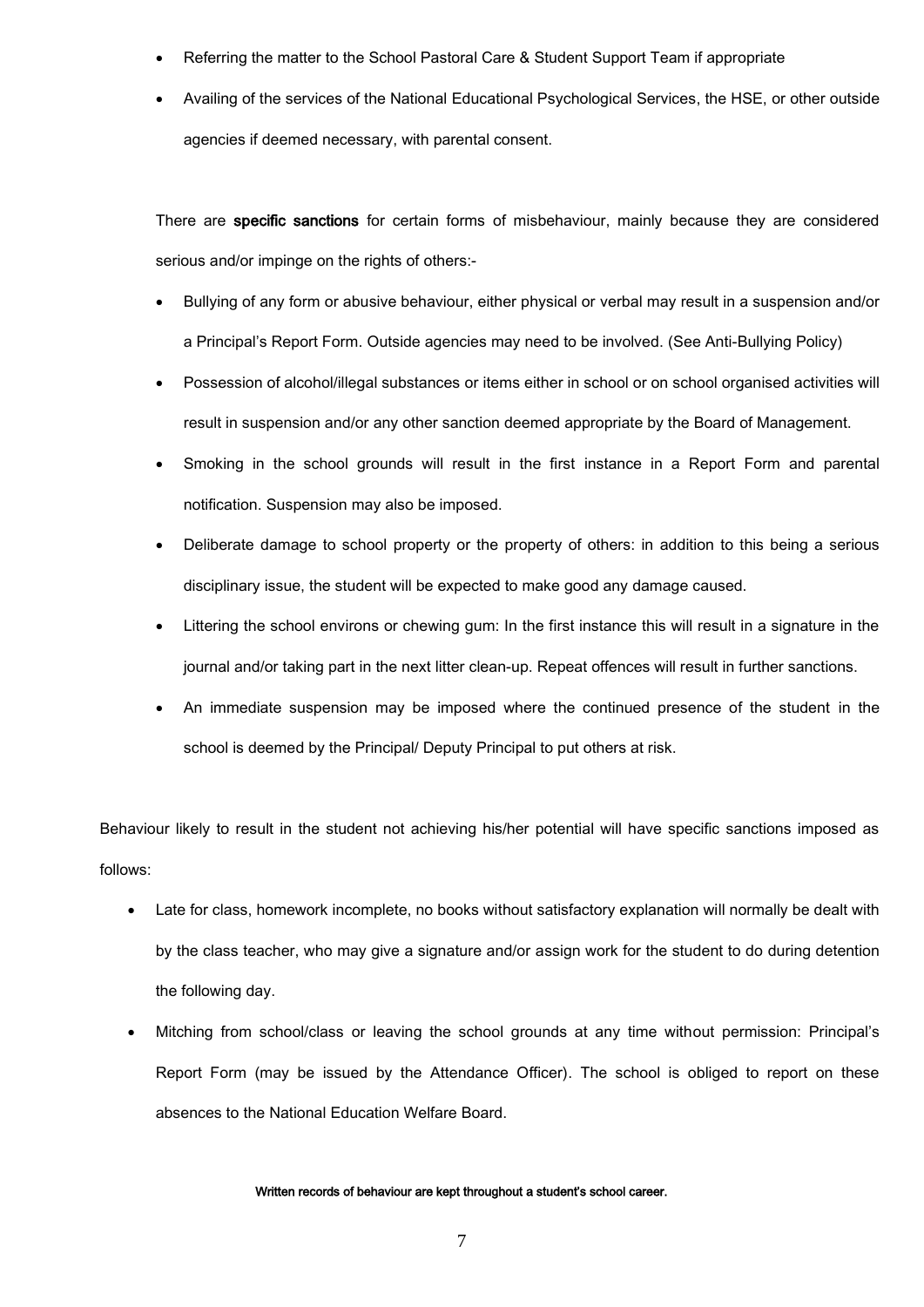A decision taken to expel or suspend a student may be appealed under Section 29 of the Education Act 1998. Details can be obtained from the School Principal. ETB Appeal Form also available on the school website and from ETB Head Office, Castlebar, Co Mayo.

# REWARDS AND COMMENDATION FOR GOOD BEHAVIOUR

Students at Drumshanbo Vocational School have an excellent reputation for good behaviour and involvement in sports & extra-curricular activities. This will continue to be acknowledged as often as possible by staff. This acknowledgement may take the form of:

- Verbal praise
- Note of affirmation in student journal or on end of term report. (While good behaviour is expected from everybody, a teacher may give a written commendation in the journal for those students who make that extra effort)
- Positive letter or phone call home
- Display of work/photos in school and on school web-site
- Class rewards such as outings
- School Prize-giving Ceremony

# End of Year Awards Ceremony – students will be given recognition for:

- Outstanding achievements
- Outstanding academic achievements
- Extra-curricular accomplishments
- Sporting achievements
- Personal accomplishments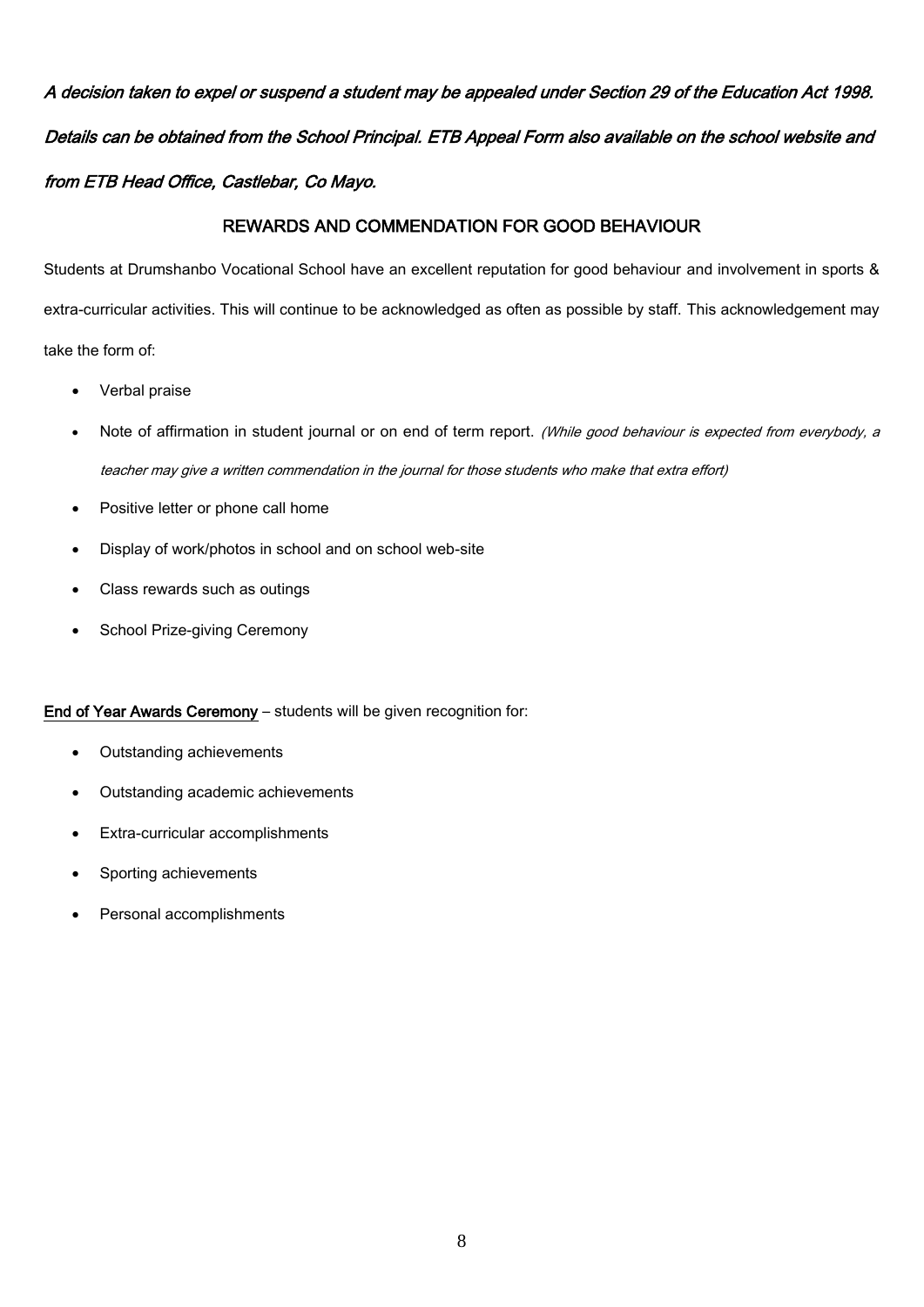# AGREEMENT

The school discipline policy is based on the principles of natural justice, including the right of the majority in a class to education/instruction without interference. Disciplinary policy is primarily preventative and secondarily corrective. The successful education of all pupils depends on an active partnership between pupils, parents/guardians and the school. Each partner has rights, responsibilities and expectations.

Drumshanbo Vocational School agrees to meet the expectations of parents and pupils by providing:

- An education based on high expectations
- A broad and balanced education
- A high standard of teaching, academic support and guidance
- A secure, healthy and well disciplined environment
- Written reports home twice each year
- A Parent/Teacher meeting once a year
- The chance to participate in a variety of activities outside of the classroom
- A respect for all pupils

Signature of Principal

As a pupil of Drumshanbo Vocational School, I agree to meet the expectations of my parents and the school by:

- Attending school regularly and being punctual at all times
- Treating all members of the school community with respect
- Working hard to meet all course requirements
- Completing homework on time
- Keeping to the school rules and behaving in a responsible way, both in school and when travelling to and from school by public transport
- Sharing responsibility for the school environment
- Wearing full school uniform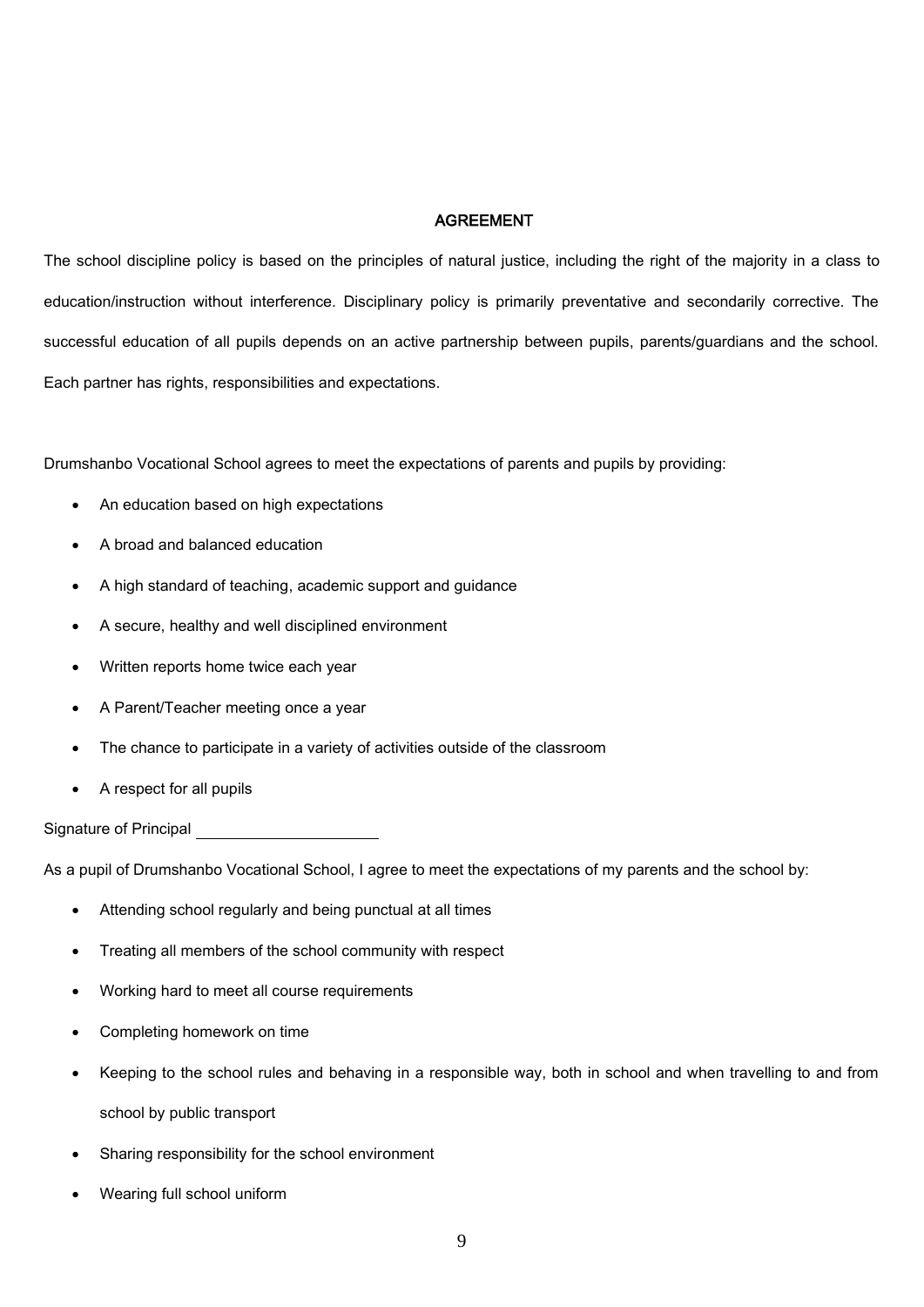- Refraining from involvement in bullying behaviour
- Producing the school journal when requested to do so by a member of staff
- Asking my parent(s)/guardians to sign the school journal

Signature of Student:<br>
Signature of Student:

As parent(s)/guardians I/we agree to meet the expectations of my/our child and the school by:

- Ensuring excellent attendance and informing the school about any reason for absence
- Encouraging and supporting my/our child with school work
- Ensuring that my child is in possession of all necessary equipment at the beginning of the school year
- Supporting the policies of the school
- Attending parent/teacher meetings and any special school appointment where possible
- Checking and signing the student journal as requested.

Signed: <u>New York: Parent(s)</u>/Guardian(s)

The school management reserves the right to amend or add to the rules above during the school year if it is in the interest of the health & safety of the students or staff.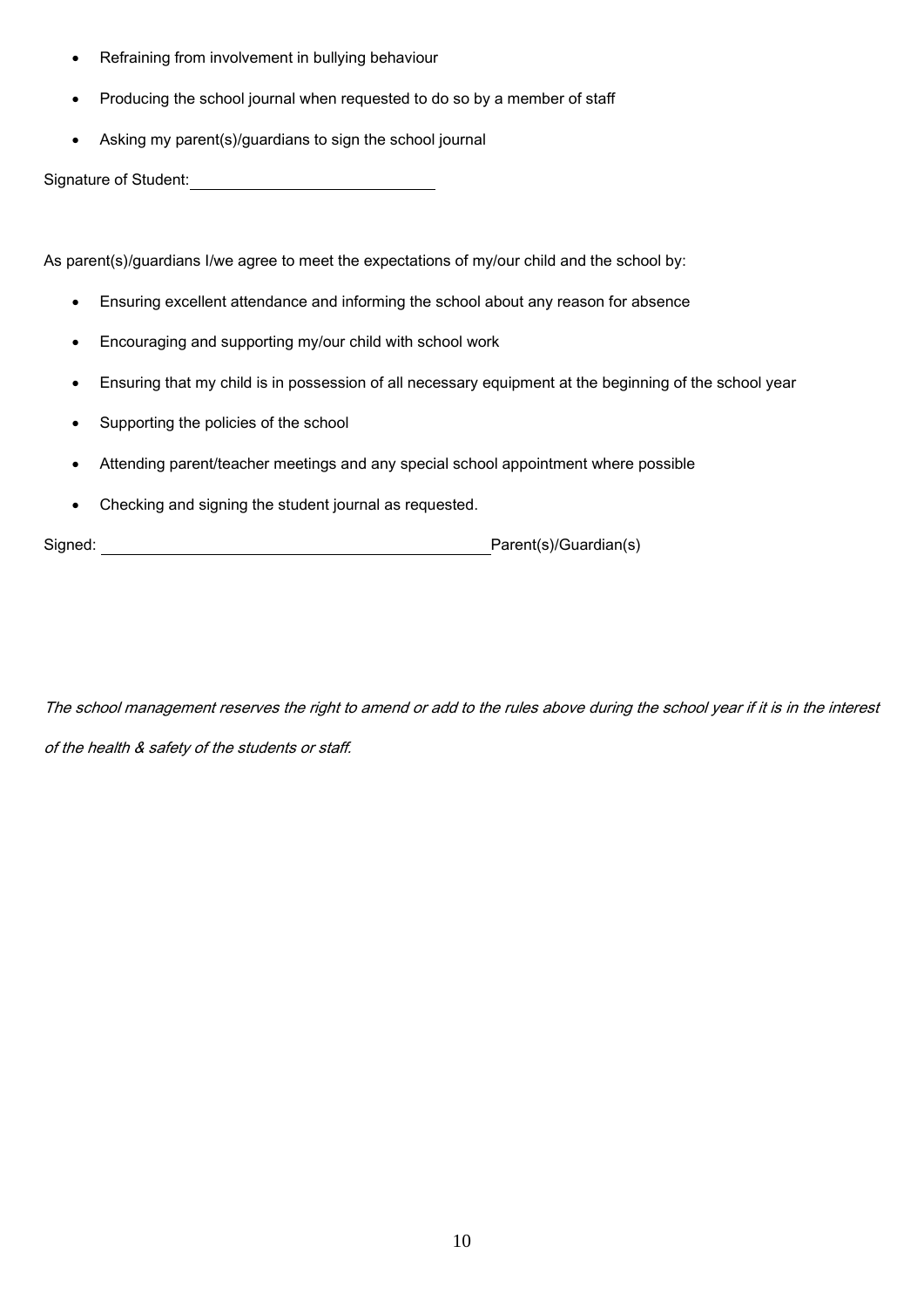#### Code of Behaviour – Discipline Policy

#### Suspensions and Expulsions

Suspension is defined as requiring a student to be absent from school for a specified period of school days.

The Board of Management of DVS formally delegated the authority to suspend a student (for up to and including 3 school days) to the Principal – or Deputy Principal, where the Principal is not available.

A range of interventions and supports will normally have been tried before a student is suspended.

The grounds for a suspension:

- Where the student's presence is having a detrimental effect on the learning of other students
- Where the student's continued presence is a threat to the safety of him/herself or others
- As a result of deliberate damage to school property or the property of others
- Bullying or intimidation of any member of the school community including the verbal or physical (actual or threatened) assault on a member of staff
- The use of or possession of illicit drugs (including alcohol or cigarettes)

#### Rationale for Suspension

It gives the student a chance to reflect on his/her actions and it gives school management a chance to develop a strategy to improve the behaviour. Suspension may be necessary for the safety of the student or others as a result of the behaviour of the offending student.

## Types of suspension

1. Usually all of the interventions and supports available will have been tried and the suspension will be the ultimate sanction after the steps on the report card system have been exhausted.